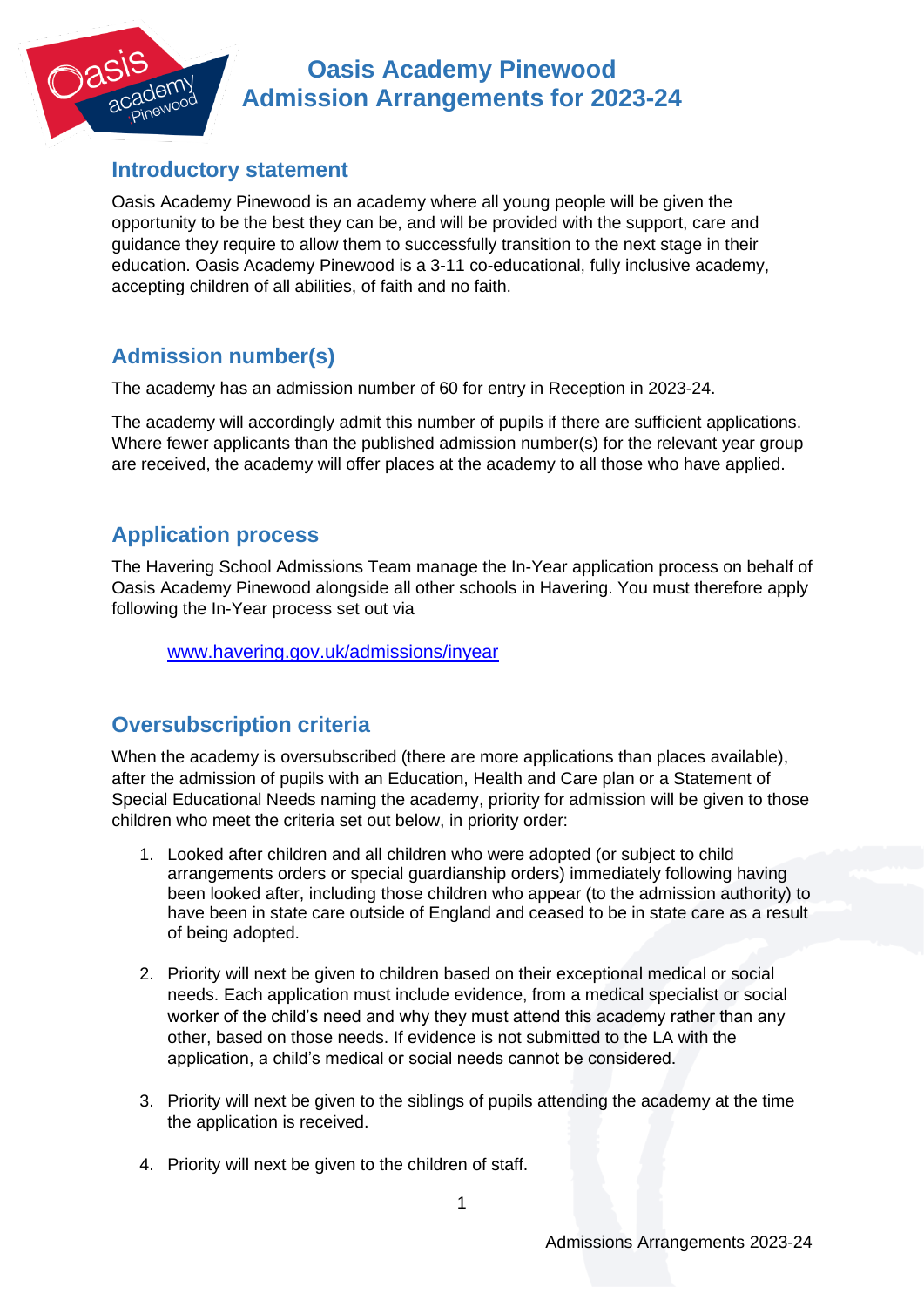

5. The distance of the home address to the school. The remaining places are allocated in order of each child's proximity to the school

# **Tie-break**

If because of over subscription in any of the criterion above (apart from criteria 1), the distance of the applicant's home address from the Academy (as measured by a straight line from the Academy) will be used with those pupils living nearer the Academy being given higher priority.

# **Late applications**

All applications received by the Local Authority after the deadline will be considered to be late applications unless there is supporting evidence to say why the application is late. Late applications will be considered after all those received on time. If, following consideration of all applicants the academy is oversubscribed, parents/carers may request that their child is placed on the academy's waiting list.

### **Admission of children outside their normal age group**

Parents/carers may request that their child is admitted outside their normal age group. To do so parents/carers should include a request with their application, specifying why admission out of normal year group is being requested and the year group in which they wish their child to be allocated a place.

When such a request is made, the academy trust will make a decision on the basis of the circumstances of the case and in the best interests of the child concerned, taking into account the views of the principal and any supporting evidence provided by the parent/carer.

Applications should contact [office@oasispinewood.org](mailto:office@oasispinewood.org) for information on how to request admission outside of their normal age group. The academy recommend that parents/carers make a request inside the normal age group at the usual time, as well as such a request.

# **Waiting lists**

The academy will operate a waiting list for each year group. Where the academy receives more applications for places than there are places available, a waiting list will operate until the end of first term after the beginning of the academy year. This will be maintained by the Academy and it will be open to any parent/carer to ask for his or her child's name to be placed on the waiting list, following an unsuccessful application.

Children's position on the waiting list will be determined solely in accordance with the oversubscription criteria. Where places become vacant, they will be allocated to children on the waiting list in accordance with the oversubscription criteria. The waiting list will be reordered in accordance with the oversubscription criteria whenever anyone is added to or leaves the waiting list.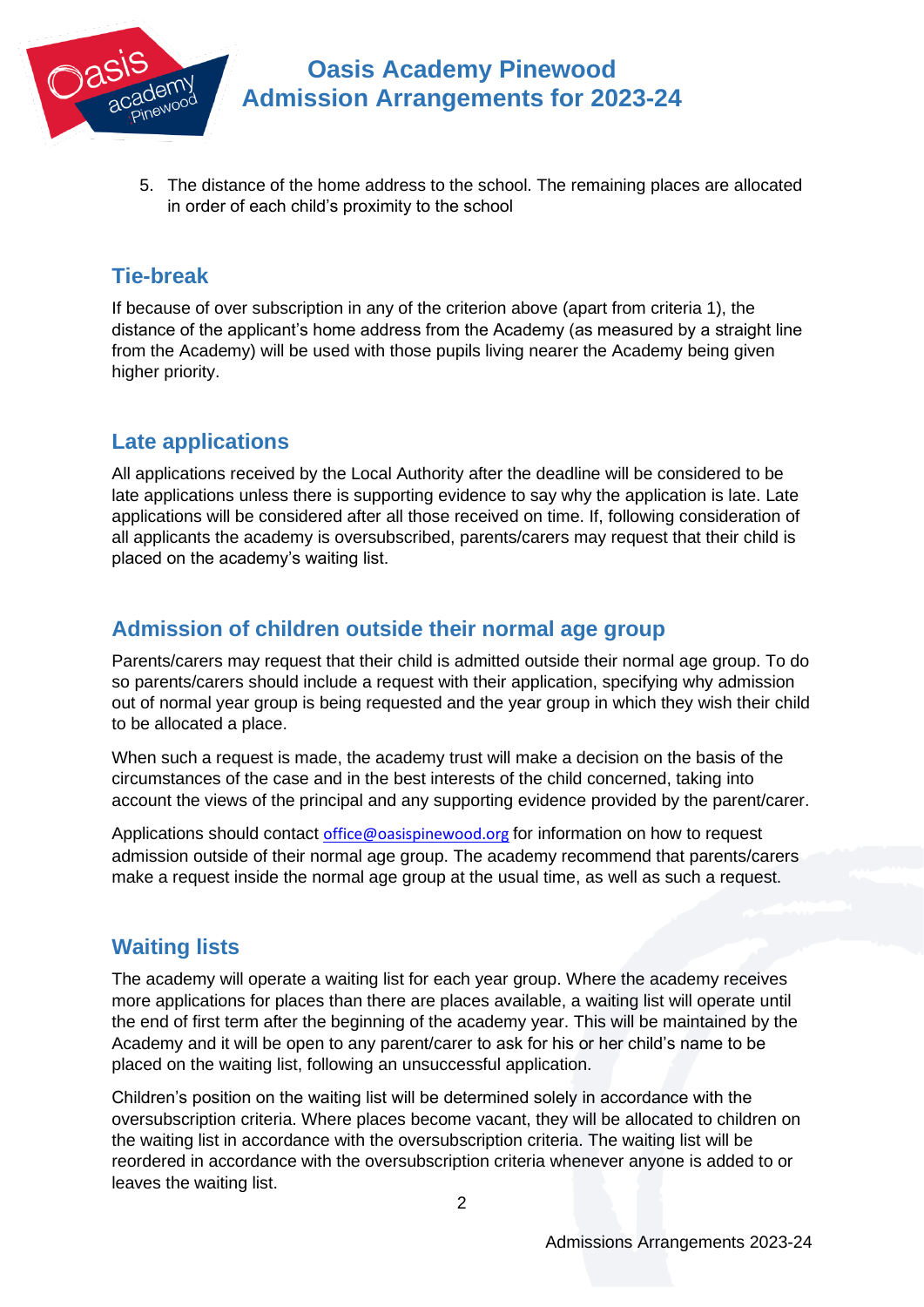

# **Oasis Academy Pinewood Admission Arrangements for 2023-24**

#### **Appeals**

All applicants refused a place have a right of appeal to an independent appeal panel constituted and operated in accordance with the School Admission Appeals Code.

For information on the timetable for the appeals process and to lodge an appeal online parents should visit the local authority website within 20 days of being notified that their application has been unsuccessful.

[www.havering.gov.uk/admissions/appeal](http://www.havering.gov.uk/admissions/appeal)

#### **Notes:**

A 'looked after child' is a child who is (a) in the care of a local authority, or (b) being provided with accommodation by a local authority in the exercise of their social services functions (see the definition in Section 22(1) of the Children Act 1989) at the time of making an application to a school.

A child is regarded as having been in state care outside of England if they were in the care of or were accommodated by a public authority, a religious organisation, or any other provider of care whose sole or main purpose is to benefit society.

Adoption includes children who were adopted under the Adoption Act 1976 (see Section 12 adoption orders) and children who were adopted under the Adoption and Children Act 2002 (see Section 46 adoption orders).

Child arrangements orders are defined in Section 8 of the Children Act 1989, as amended by Section 12 of the Children and Families Act 2014. Child arrangements orders replace residence orders and any residence order in force prior to 22 April 2014 is deemed to be a child arrangements order.

Home address: The home address is where a child normally lives. Where a child lives with parents with shared parental responsibility, each part of week, the address where the child lives is determined using a joint declaration from the parents stating the pattern of residence. If a child's residence is split equally between both parents, then parents will be asked to determine which residential address should be used for the purpose of admission to the academy. If no joint declaration is received by the closing date for applications, the home address will be taken as the address where the child benefit is registered. In the absence of this other supporting information defined by the Local Authority will be used to determine the home address.

- 1. Admission authorities must not refuse to process an application solely because the family do not yet have an intended address and that admissions authorities must:
	- a) allocate a place in advance of the family arriving in the area (as long as one is available), provided the application is accompanied by an official letter that declares a relocation date
	- b) use the address at which the child will live when applying their oversubscription criteria, as long as the parents provide some evidence of their intended address. Admission authorities **must** use a Unit or quartering address as the child's home